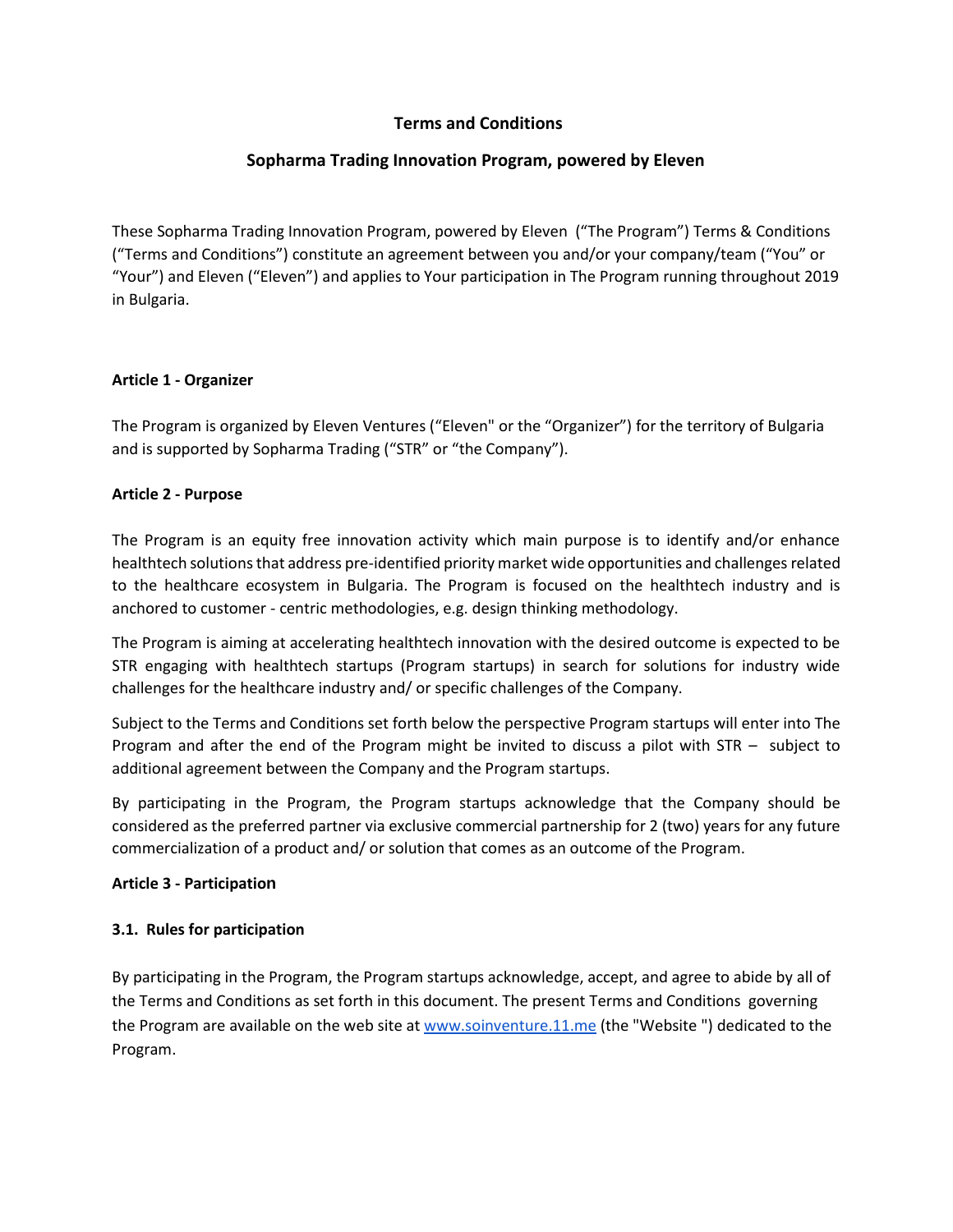The Terms and Conditions may be amended at any time by the Organizer without previous notice and shall enter in force upon publishing on the Website. Any participant who refuses to accept the modification(s) to the Rules must cease to take part in the Program.

In addition to the acceptance of the Terms and Conditions, by participating in the Program, the Program startups deemed to have read, understood and agreed to the Website's general terms and conditions of use (the "General Terms of Use") and the Privacy policy (the "Privacy Policy") available at [www.11.me.](http://www.11.me/)

# **3.2. Eligibility for participation**

The Program is open to established healthtech startups and scaleups with ready Products or at least Proof of concept (Products/Solutions), which address the Program's market challenges (the Challenges). There is no nationality or residency requirement for participating in the Program.

### **Representations and Warranties**

By participating in the Program, the Program startups represent and warrant that:

- they satisfy all of the eligibility requirements and criteria set forth in these Terms and Conditions;
- they are the original creator of the Products/Solutions;
- they are the sole owner of, or they have obtained all necessary and appropriate rights, licenses, and permissions to use, the Product/Solution and all content in and on the Product/Solution and their presentations.
- the Product/Solution does not infringe or violate any Third-Party Rights, and none of Eleven or STR Parties will infringe any Third-Party Rights when they copy, display, modify, transmit or otherwise use the Product/Solution in connection with the Program or in any other way contemplated herein; and
- the Product/Solution is not the subject of any actual or threatened litigation, claim, or dispute.

#### **Article 4 - The Challenges**

The Product/Solution should solve business challenges for one of the following three areas within the healthcare landscape in Bulgaria:

- Challenge #1: Building the future smart pharmacy
- Challenge #2: Save, healthy and integrated elderly society
- Challenge #3: Life-long digital health management

#### **Article 5 - Program Phases and Timelines**

- Phase 1: 2.05. 7.06.2019 Application submissions and invitation by the Organizer/ STR
- Phase 2: 8.06. 14.06.2019 Candidates review and selection process
- Phase 3: 17.07. 18.08. 2019 The Program Sessions and Design sprints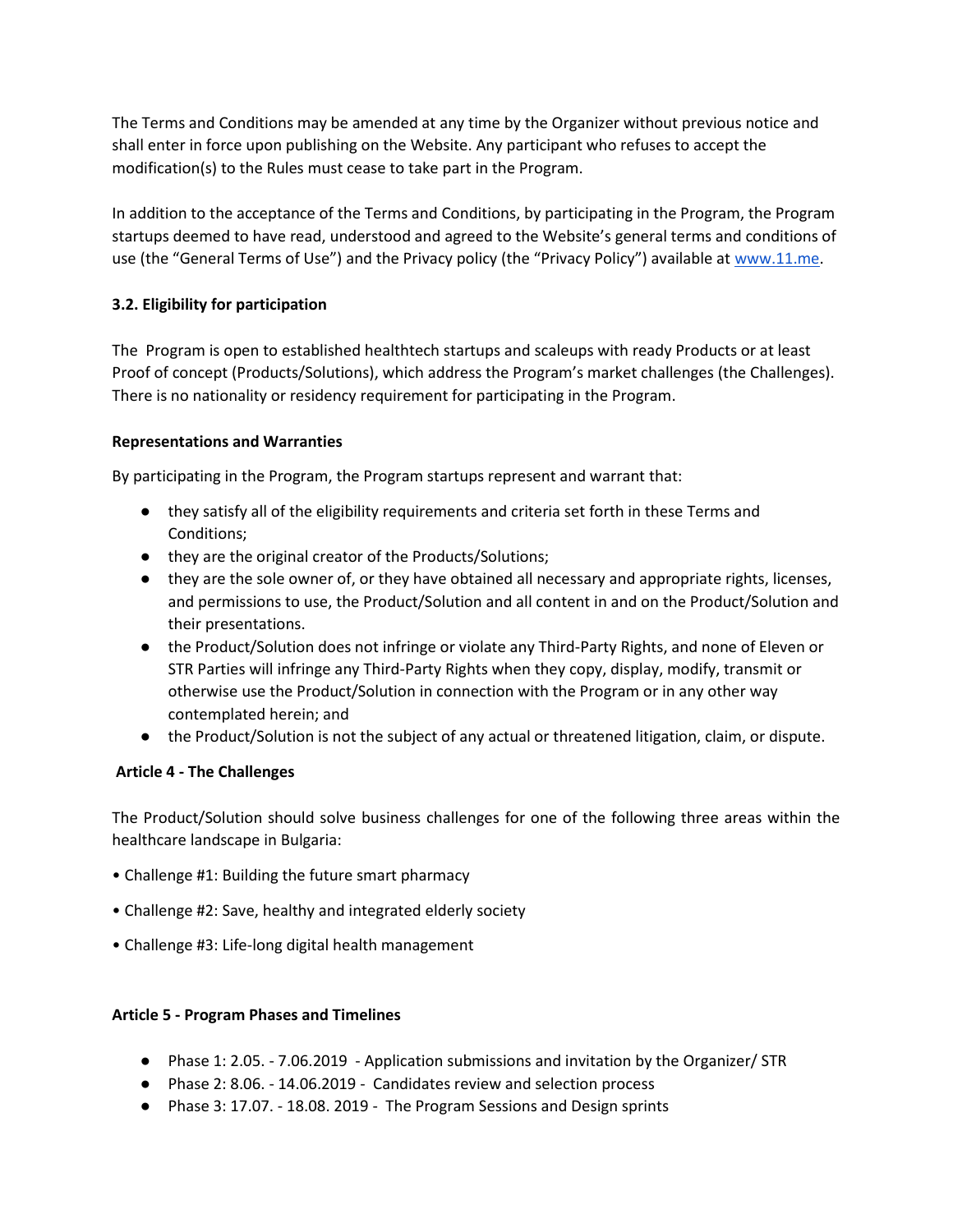● 18.08.2019 - End of 2019 edition of the Program

The timelines above are indicative and the Organizer reserves the right to amend or modify the Program calendar if the circumstances require such changes.

## **5.1. Phase 1: Applications' submission and invitation process**

To participate in the Program, the Program candidates (Candidates) must fill out the application form on the Website [www.soinventure.11.me](http://www.soinventure.11.me/) or they might be directly invited by the Organizer/STR. Only one application may be filed with respect to a relevant company. The Candidates are not required to pay any fee for the participation. Registering and submitting an application, or receiving a direct invitation for the Program does not mean that the Candidate will be invited or guaranteed the opportunity to participate in the Program in person.

The Organizer is not responsible for any malfunction of the Website or any late, lost, damaged, misdirected, incomplete, illegible, undeliverable, or destroyed applications due to system errors, failed, incomplete or garbled computer or other telecommunication transmission malfunctions, hardware or software failures of any kind, lost or unavailable network connections or technical malfunction(s), which may limit a Candidate's ability to participate.

## **5.2. Phase 2: Review of the Candidates and Selection process**

The applications shall be evaluated by a jury comprising of experts from Eleven and STR (the "Innovation Board"). Any application that is submitted late, or that contains false or misleading information, shall be declared inadmissible, with the Organizer having no obligation to inform the concerned Candidate of this fact.

## **5.3. Phase 3: Selected Candidates enter the Program Sessions and Design Sprints**

The Innovation Board may select up to 5 startups on the basis of the following qualitative criteria:

- the Candidates' product/solution relevancy to the defined market challenges
- the product/solution market novelty
- the teams' entrepreneurial spirit
- there is a founder who will be in charge for driving the potential engagements with STR

5 (five) of the the Program startups shall be granted the opportunity to become Program startups ("Program startups") and to participate in the Program sessions and Design Sprints in order to enhance, improve or modify their product/solution to address the defined market challenges. The decision of the Innovation board shall be deemed final. By being selected by the Innovation board and upon agreement to participate in the Program, each Candidate shall make his team physically available to participate in the Program's Sessions and Design Sprints.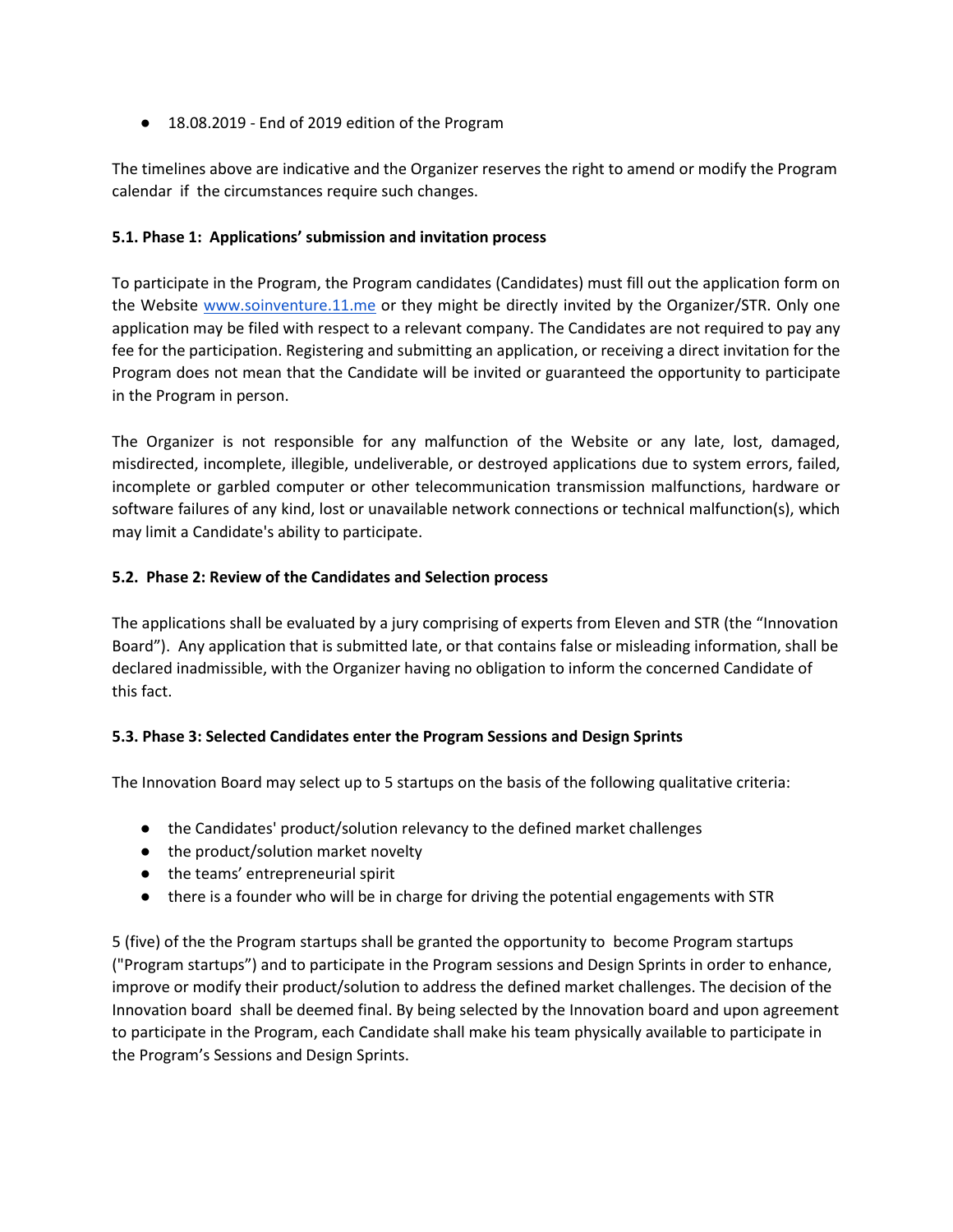By entering the Program the selected Program startups should sign NDA with the Organizer and comply with its constitutes.

### **Article 6 - Intellectual Property**

"Intellectual Property Rights" means ideas, inventions, discoveries, improvements, modifications, enhancements, trade secrets, designs, business models, software, derivatives, know-how, processes, methodologies, technical information, data, test results, information, concepts, and works of authorship, whether patentable or not and whether reduced to practice or not, and all related intellectual property, including, but not limited to, patents and patent applications (including but not limited to all reissues, continuations, continuations-in-part, revisions, extensions, divisionals, designs and reexaminations thereof), copyrights, mask works, trademarks, trade secrets, and other forms of intellectual property protection related thereto, including all applications, certifications and registrations therefor.

For the purposes of participation in the Program, all Candidates guarantee to the Organizer:

- that the intellectual property rights contained in their applications legally exist, and that they undertake to carry out the necessary actions to maintain, and, if applicable, renew these rights, bearing any costs related to these actions;
- that they hold all intellectual property rights and authorizations, allowing them to participate
- that the content of the application does not infringe the rights of third parties, and that it is not the object of any claim or actions of infringement, invalidity, revocation, or recovery

The intellectual property rights over the Program Startups' Products/Solutions that exist or may arise as a result of the Program participation will remain solely within the Program Startups. For avoidance of any doubt both the Organizer and STR will claim no ownership over the intellectual property rights of Program Startups Products/Solutions.

Any data provided by the Program startups in their application or during the Program will remain confidential.

#### **Article 7 - Personal data**

The Program participation requires the submission of personal data relating, in particular, to the identity of the Candidates (including names, mailing and correspondence addresses, phone numbers, etc.) (collectively the "Personal Data") as described in the Privacy Policy available at [www.11.me](http://www.11.me/)

#### **Article 8 - Candidate Independence and Conflict of Interest**